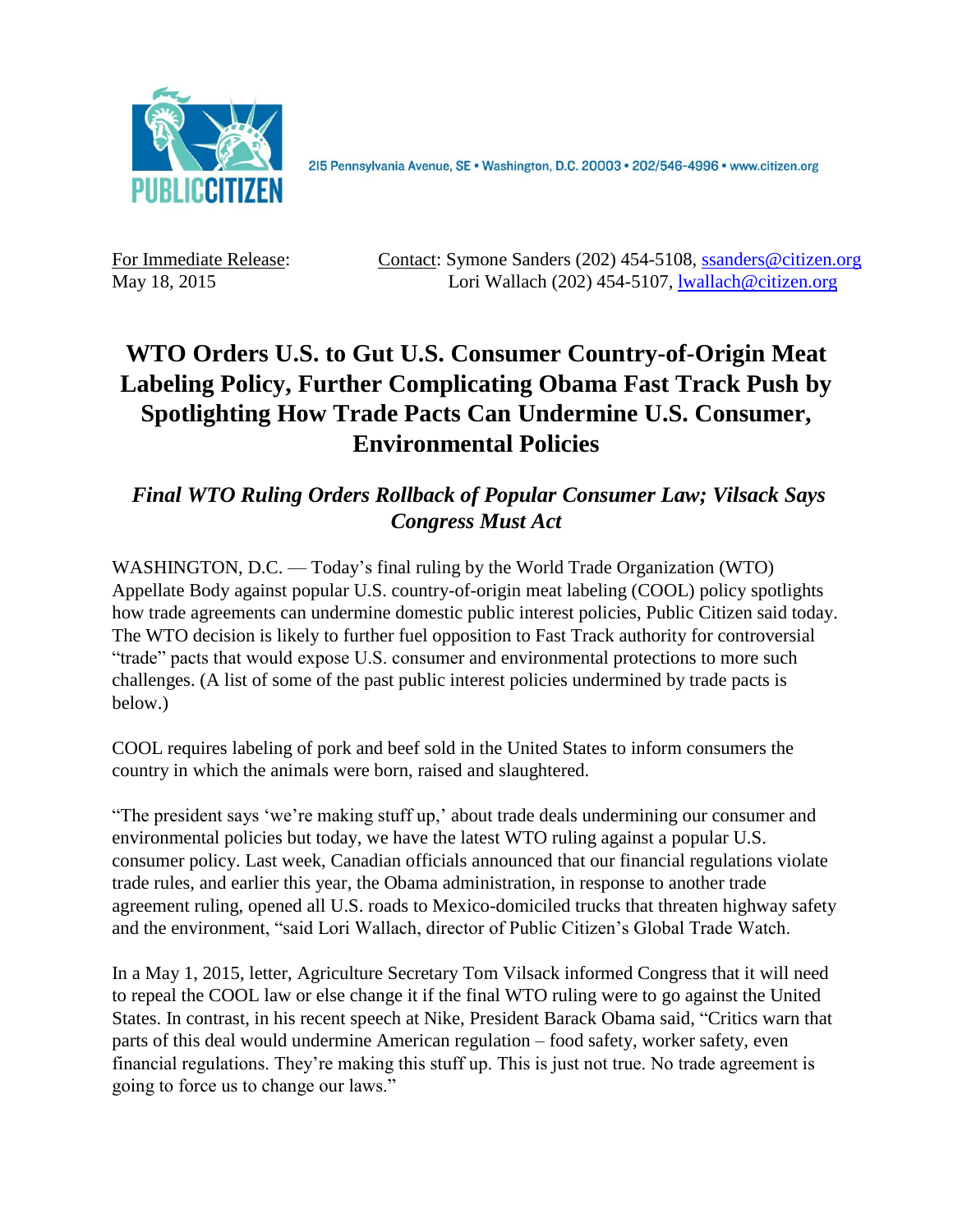"Today's WTO ruling, which effectively orders the U.S. government to stop providing consumers basic information about where their food comes from, offers a clear example of why so many Americans and members of Congress oppose the Fast Tracking of more so-called 'trade' pacts that threaten commonsense consumer safeguards," said Wallach. "The corporations lobbying to Fast Track the TPP must be groaning right now, as this ruling against a popular consumer protection in the name of 'free trade' spotlights exactly why there is unprecedented opposition to more of these deals."

Today's decision on the final U.S. appeal of a 2012 initial ruling against the COOL policy paves the way for Canada and Mexico, which challenged COOL at the WTO, to impose indefinite trade sanctions against the United States unless or until it weakens or eliminates COOL, which is [supported by nine in 10 Americans.](http://www.greenerchoices.org/pdf/ConsumerReportsFoodLabelingSurveyJune2014.pdf) Last year, consumer groups wrote to the administration requesting it use the ongoing Trans-Pacific Partnership (TPP) negotiations as leverage to demand that Canada and Mexico drop the case instead of rolling back the policy. But they received no response.

Today, the WTO Appellate Body upheld a 2014 compliance panel ruling, which said that changes made in May 2013 to the original U.S. COOL policy, in an effort to make it comply with a 2012 WTO ruling against the law, were not acceptable. The Appellate Body decided that the modified U.S. COOL policy still constitutes a "technical barrier to trade." It decided that the strengthened COOL policy afforded less favorable treatment to cattle and hog imports from Canada and Mexico, despite a 53 percent increase in U.S. imports of cattle from Canada under the modified policy. The Appellate Body upheld the earlier panel ruling that the alleged difference in treatment did not "stem exclusively from legitimate regulatory distinctions."

Today's ruling is not subject to further appeal. The decision initiates a WTO process to determine the level of trade sanctions that Canada and Mexico are authorized to impose on the United States as retaliation for COOL.

Today's ruling follows a string of recent WTO rulings against popular U.S. consumer and environmental policies. In May 2012, the WTO ruled against voluntary "dolphin-safe" tuna [labels](http://www.citizen.org/documents/press-release-dolphin-tuna-5-16-12.pdf) that, by allowing consumers to choose to buy tuna caught without dolphin-killing fishing practices, have helped to dramatically reduce dolphin deaths.

Changes made last year to comply with the WTO's decision are now being challenged in WTO compliance proceedings. This comes after the U.S. revoked a long-standing ban on tuna caught using dolphin-deadly nets following an earlier WTO ruling. In January 2015, the Obama administration announced it would allow Mexico-domiciled long haul trucks on all U.S. highways after losing a North American Free Trade Agreement challenge and being threatened with sanctions on more than two billion in U.S. trade flows. Consumer groups warn that the trucks pose significant safety threats, while environmental groups warn that they do not meet U.S. emissions standards.